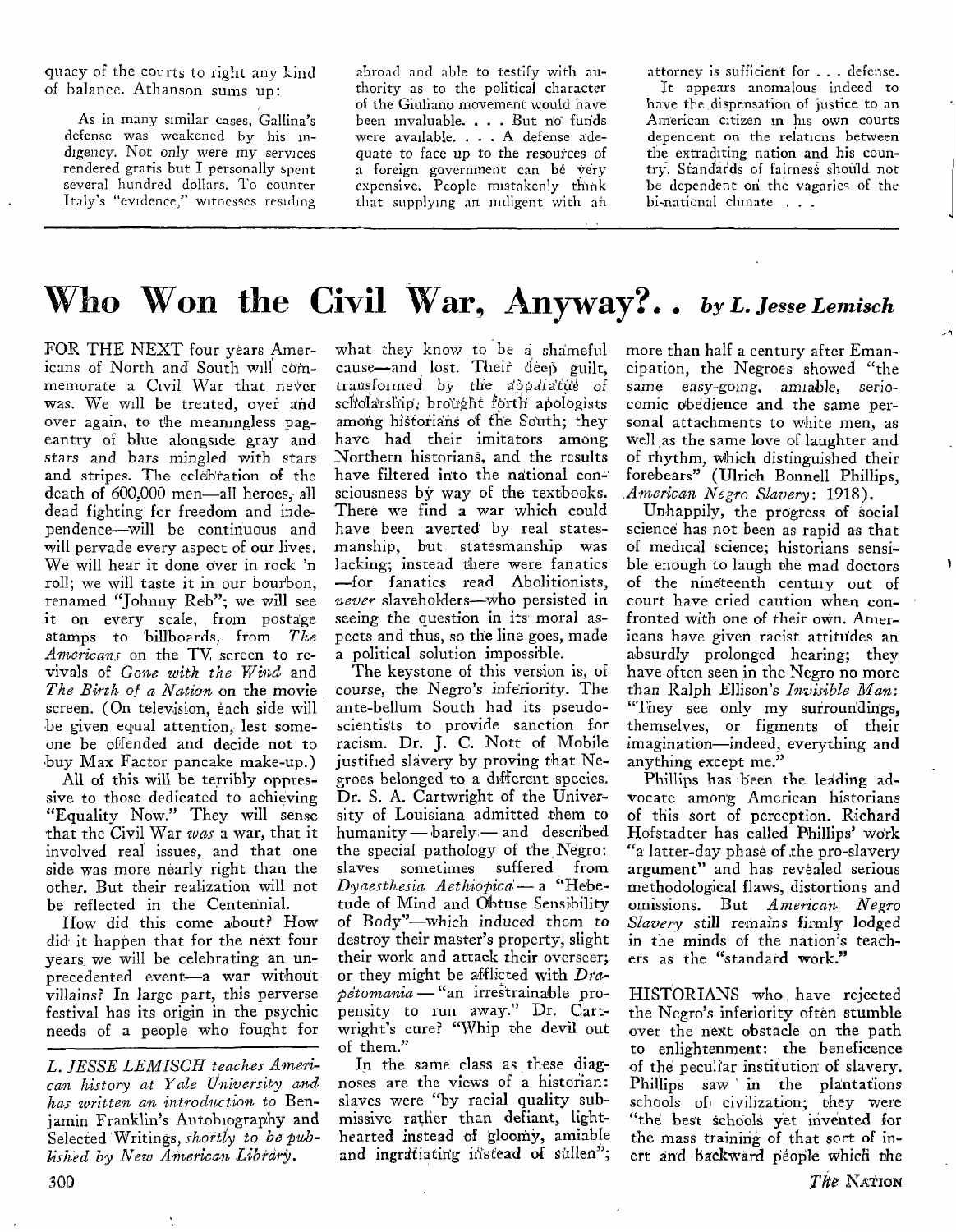bulk of the American Negroes represented." Modern colonialists use precisely the same argument when they delay self-government on the grounds that Black Africa must be "prepared for freedom"; in neither case is there preparation for anything but continued slavery. Recent events have disabused us of the fantasy of con'tented servants and ten on the veranda of the British Olficers' Club, but the myth of happy slaves and mint juleps on the Old Plantation dies harder, and it still dominates large areas of the American scholarly establishment. The sole concession of these hrstorians to the twentieth century has been to substitute the epithet "paternalistic" for "benevolent."

Scholars sufficiently obtuse to see even the merest glint of a silver lining in slavery have had no difficulty labeling Abolitionists fanatics. The "objectivity" which guides James G. Randall in his treatment of Southern extremists fades as he vents his fury on an Abolitionist whose speeches reveal "that failure to see life whole, that lack of a sense of humor, that pertinacious meddling, and that tendency toward insulting bitterness, which mark the uncompromising crusader." Randall disregards the fact that Southerners had taken no steps toward freeing the slaves, but had instead pulled down an'iron curtain on dissent, lynching or mobbing those few who dared suggest, in speech or print, that the slave might be free, even if not equal. Southerners were content with slavery; **no**  matter how much the individual slave might feign ineptness in order to avoid work, the system was profitable, and there was much capital invested in it. Just as Southerners at the time used the attacks of the Abolitionists as a pretext for hardening their stand, so do many historians today repeat the error and condemn the Abolitionists as meddlers and troublemakers who refused to let well enough alone. The impllcation must be that these historians are themselves content with slavery, for they do not present convincing evidence that it was on the way out.

In this view the .Civil War becomes needless, a war without substantive cause: a mere failure of.

statesmanship. , Slavery, the textbooks say, was not significant; it was the slavery *issue*, manufactured by crackpots and inflated by a blundering' generation af opportunist pdliticians-this is what led to the Civil War. "Instead of talking about what had to be done," says  $\tilde{B}$ ruce Catton (the real winner of the Civil War), "people talked atbout what ought to be done." The blame clearly rests with the Abolitionists, who caused all the trouble by injecting the moral issue.

THIS Civil War, the one blamed on crackpots, is no more real than a World War I1 blamed on those who opposed the Nazis in the thirties. (To say that the Civil War was caused by a failure of statesmanship is simply to say that the North should have compromised with slavery even more than it did; Lincoln's moderate program called **for**  preventing the spread **of** slavery and preserving it where it already existed, but even this was too much for the South.) But this is the Civil War which we commemorate today and will celebrate for the next four years. We commemorate a war in which the South fought nobly and well in behalf of high ideals which are valid despite military defeat. The Governor of Virginia commemorates the battle for States' rights and comments on the parallel between 1861 and 1961:

It has UnfortunateIy been the course



*Battle* of *New Orleans,* 

of our history that men raised false issu'es which could influence the minds and stir emotions instead of exercising constructive leadership in the effort to mold common opinion in support of that which is best for the nation and the world.

The Chancellor of Washington and Lee University commemorates the South's fight for "freedom": "Both sides," he recently told a group of Centennial celebrants, "were fighting for freedom as they understood that precious term." The people of Montgomery commemorate the Civil War in so overtly ugly **a** fashion that attorneys for *The New York Times*  must request **a** change of venue in **a** trial for libel occasioned by the newspaper's printing an advertisement soliciting funds for the Rev. Martin Luther King; pro-Southern sentiment, intensified by the war commemoration, makes impossible an impartial trial.

THE official commemoration of the Civil War constitutes a surrender to the South. Sometimes the mawkish celebrations even call for **a** mock capitulation: recently the Adjutant General of the State of New York announced his inrention of returning to Virginia two Confederate battle flags captured by the Seventy-Ninth New York Volunteers one hundred years ago. Clearly the Adjutant General does not understand what the war was about; he is the victim of a basically Southern interpretation of the War. The Southerners, by contrast,, are aware of precisely' what it is they are commemorating, as Roy WiIkins of the NAACP remarked after the harassment of CharIayne Hunter at the Athens **of** the South:

**As** every Negro knows, the CiviI War is still being fought, and playacting battles of the current centen*mal* celebration are merely historical backdrops for the continuing action downstage.

Yesterday, however, Southern men with arms fought other men with arms according to the rules of warfare. The breed 1s so improved that today young white Georgians feel the odds **are** about right when 1,000 oi them can stone a single Negro girl.

The Southerners are commemorating a war against Negro rights, and they are commemorating it by con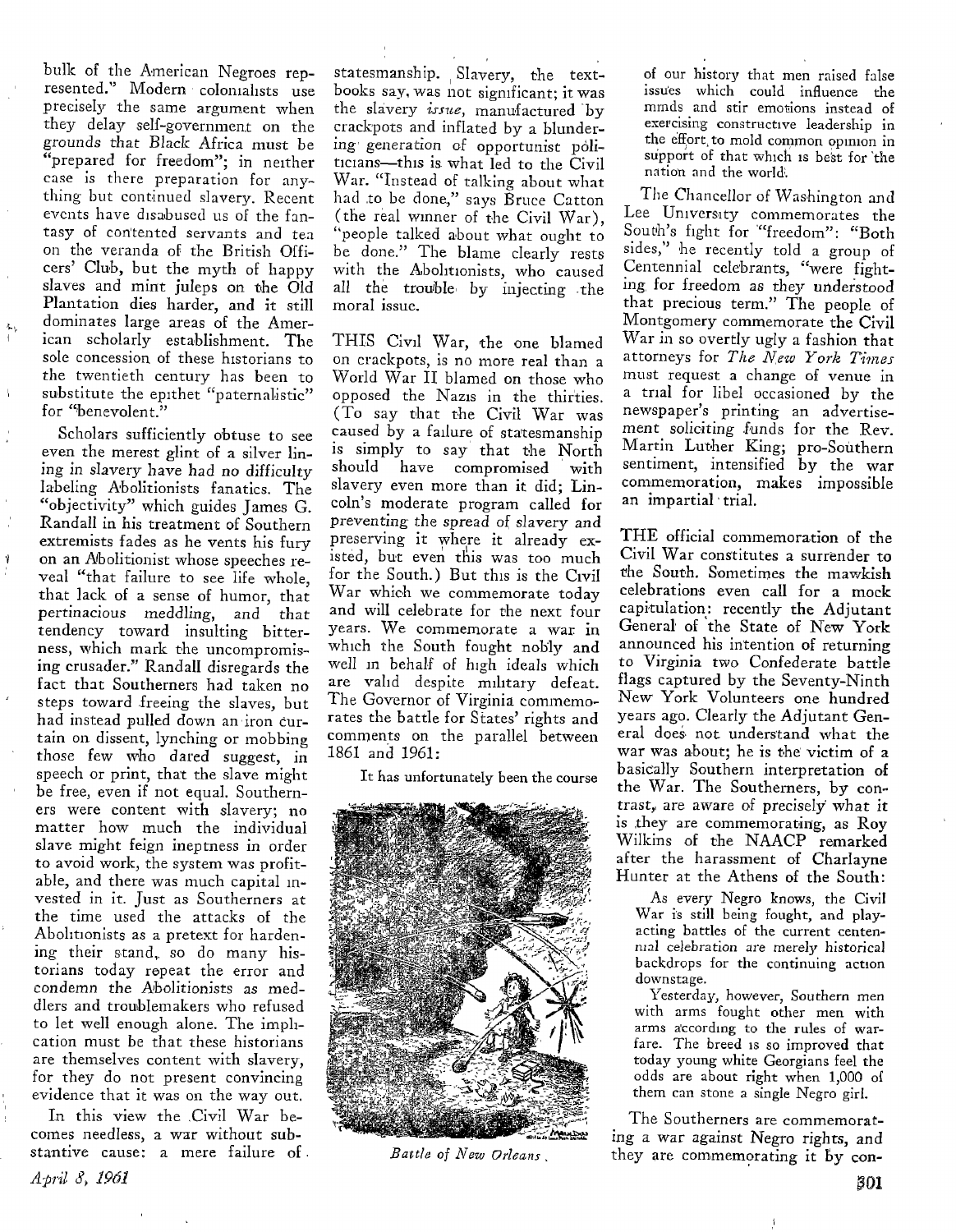tinuing their fight against the rights of the Negro. Since the official celebrations will represent a surrender to the Southern view, they must be challenged as ardently as the rest of the structure of segregation of which they are a part. Just as we condemn schoolbooks which gloss over the atrocities of the Nazis, so must we condemn theatrics which conceal the real issues of the Civil War. That war was fought because the South

would not allow the Negro freedom. Now, a century later, the Negro fights for equality. That fight must not be stifled by invocation of the dignity of the Southern cause. That cause was and is unworthy of a free people, and we must be no more patient with it than was the great Abolitionist, William Lloyd Garrison:

I will be as harsh as truth, and as uncompromising as justice. On this subject, I do not wish to think, or

speak, or write, with moderation. No! No! Tell a man whose house is on fire to give a moderate alaim; tell him to moderately rescue his wife from the hands of the ravisher, tell the mother to gradually extricate her babe from the fire into which it has fallen, --- but urge me not to use moderation in a cause like the present. I am in earnest - I will not equivocate  $-1$  will not excuse  $-1$ will not retreat a single inch - AND I WILL BE HEARD.

## HOW to WIN with FOREIGN AID.. by Walter E. Packard

THE SPIRIT of President Kennedy's new approach to our relationship with the people of Latin America is refreshing, but its content is basically madequate. It leaves the most meaningful issues untouched: Who is to own the industrial resources of Latin America? Who is to control their use? The questions are vital because the resources involved are Latin America's basic capital.

At present these resources are owned largely by the stockholders of American corporations in partnership with vested interests in Latin America-the classic capitalist pattern. Communists favor ownership and control by the "workers and peasants" on the syndicalist pattern. There is another method of ownership and control: the pattern exemplified by the TVA, the Federal Bureau of Reclamation, the State and Federal Forest Services and municipal and other district organizations, for instance, or by consumer cooperatives of various sorts, such as the International Cooperative Petroleum Association (which has headquarters in Kansas City and branches in twenty other countries of the world). I might add that the last named of these three divergent patterns of collective ownership has been by far the fastest growing segment of our own

WALTER E. PACKARD, an agricultural engineer, has had a distinguished carcer administering various resettlement and reclamation projects both here and abroad (including Puerto Rico and Greece).

dual economy since the beginning of the twentieth century, if military expenditures are not credited to the private-profit segment.

The evidence is clear that the people of Latin America, Africa, the Middle East, Indonesia and countries of Asia identify colonialism not only with political domination, now rapidly passing from the scene, but, more meaningfully, with the economic exploitations of their industrial potentials by foreign corporations seeking profits. If the President's program does not meet this issue to the satisfaction of the people of Latin America, there is very real danger that Latin America will follow Cuba into the Communist orbit.

OUR official position with regard to the issue posed by the three divergent patterns of collective action is stitkingly inconsistent. Where our policies are governed by the State Department's interest in protecting American investments abroad, we usually support the capitalist pattern. Where our policies are controlled by agencies of the government whose aims are to promote the welfare of the people of other countries on a basis which serves our interests as well as theirs, we usually support public and consumer cooperative ownership and control.

In Greece, for example, where our aid program was eminently successful, 85 per cent of our non-military aid was used to finance public and consumer cooperative enterprise. The establishment of such policies, how-

ever, was not always without conflict Some individuals in the Economic Cooperation Administration in Greece favored a plan by which a large American corporation would own and operate the power systems that were to be built. This policy was supported by the head of the power division of ECA in Washington, a former vice president of a privately owned power system, and by his assistant in the Paris office who was also a former employee of private-power interests. The man in the American Embassy in Athens, who represented the State Department policies on power, also supported the private-power program. But the people of Greece, who had been the serfs in a feudal order governed by the Turks who owned the land, did not want their second most important resource owned by the stockholders of a foreign corporation to whom they would have to pay a neverending tribute. The Greek-American Power Committee recommended public power. Within days after the committee's report reached the Paris office, the U. S. power representative came to Athens to find out what was going on. His first question was "Who wants public power?" The answer was "The people of Greece want it." His reply was highly disturbing: "What have they to say about it? Who's putting up the money?"

To make a long story short, the public-power policy prevailed. A Public Power Corporation was established on the TVA pattern and a

¥